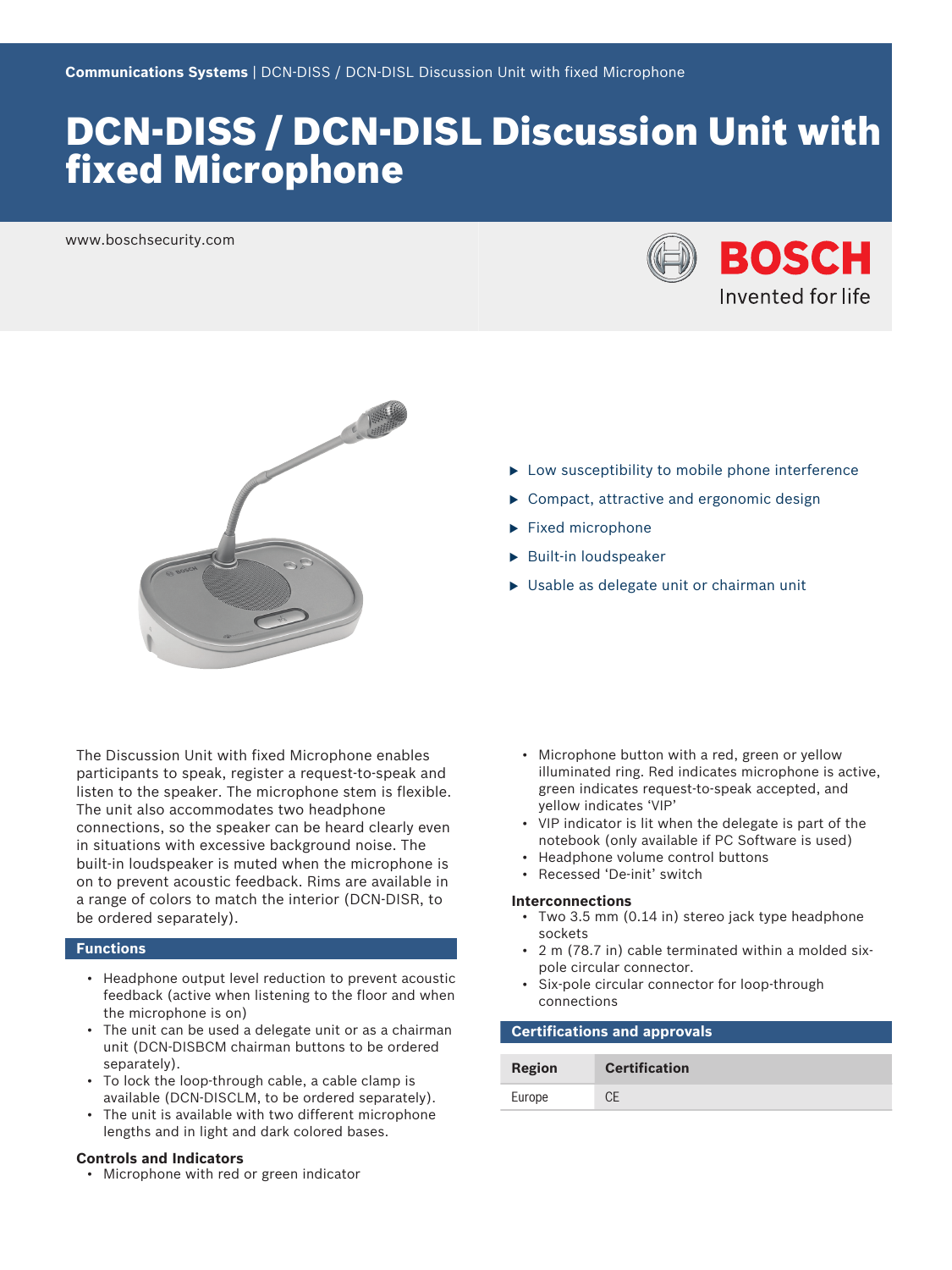# **Technical specifications**

### **Electrical**

| Frequency response       | 30 Hz to 20 kHz         |
|--------------------------|-------------------------|
| Headphone load impedance | $>$ 32 ohm $<$ 1 kohm   |
| Output power             | $2 \times 15$ mW/32 ohm |

# **Mechanical**

| Mounting               | Tabletop (portable or fixed mounting)<br>and flush mounting   |
|------------------------|---------------------------------------------------------------|
| Dimensions (H x W x D) | (without microphone)                                          |
| Tabletop               | 61 x 190 x 116 mm<br>$(2.4 \times 7.5 \times 4.6)$ in)        |
| Flush mounted          | $6 \times 190 \times 120$ mm $(0.2 \times 7.5 \times 4.7$ in) |
| Microphone lengths     |                                                               |
| DCN-DISS               | 300 mm (11.8 in)                                              |
| DCN-DISI               | 470 mm (18.5 in)                                              |
| Weight                 |                                                               |
| <b>DCN-DISS</b>        | 880 g (1.94 lb)                                               |
| <b>DCN-DISL</b>        | 895 g (1.97 lb)                                               |
| Color top              | Silver (RAL 9022)                                             |
| Color base             |                                                               |
| DCN-DISS-L             | Light Grey (RAL 000 7500)                                     |
| DCN-DISS-D             | Charcoal (PH 10736)                                           |
| DCN-DISL-D             | Charcoal (PH 10736)                                           |

### **Ordering information**

# **DCN‑DISS‑L Discussion Short Microphone Light** short microphone, light base Order number **DCN-DISS-L**

**DCN‑DISS‑D Discussion Short Microphone Dark** short microphone, dark base Order number **DCN-DISS-D**

**DCN‑DISL‑L Discussion Long Microphone Light** long microphone, light base Order number **DCN-DISL-L**

**DCN‑DISL‑D Discussion Long Microphone Dark** long microphone, dark base Order number **DCN-DISL-D**

**DCN‑DISRH‑SR Rim High Gloss Silver (10 pcs)** silver, high gloss, 10 pieces Order number **DCN-DISRH-SR**

**DCN‑DISR‑SR Rim Silver (10 pcs)** silver, 10 pieces Order number **DCN-DISR-SR**

**DCN‑DISR‑D Rim Dark (10 pcs)** dark, 10 pieces Order number **DCN-DISR-D**

**DCN‑DISRMH Rim Metal High Gloss (10 pcs)** metal, high gloss, 10 pieces Order number **DCN-DISRMH**

**DCN‑DISRMS Rim Metal Semi Gloss (10 pcs)** metal, semi gloss, 10 pieces Order number **DCN-DISRMS**

**DCN‑DISBCM Buttons Chairman (10 sets)** 10 sets Order number **DCN-DISBCM**

**DCN‑DISBDD Buttons Dual Use (10 sets)** 10 sets Order number **DCN-DISBDD**

**DCN‑DISCLM Cable Clamp (25 pcs)** 25 pieces Order number **DCN-DISCLM**